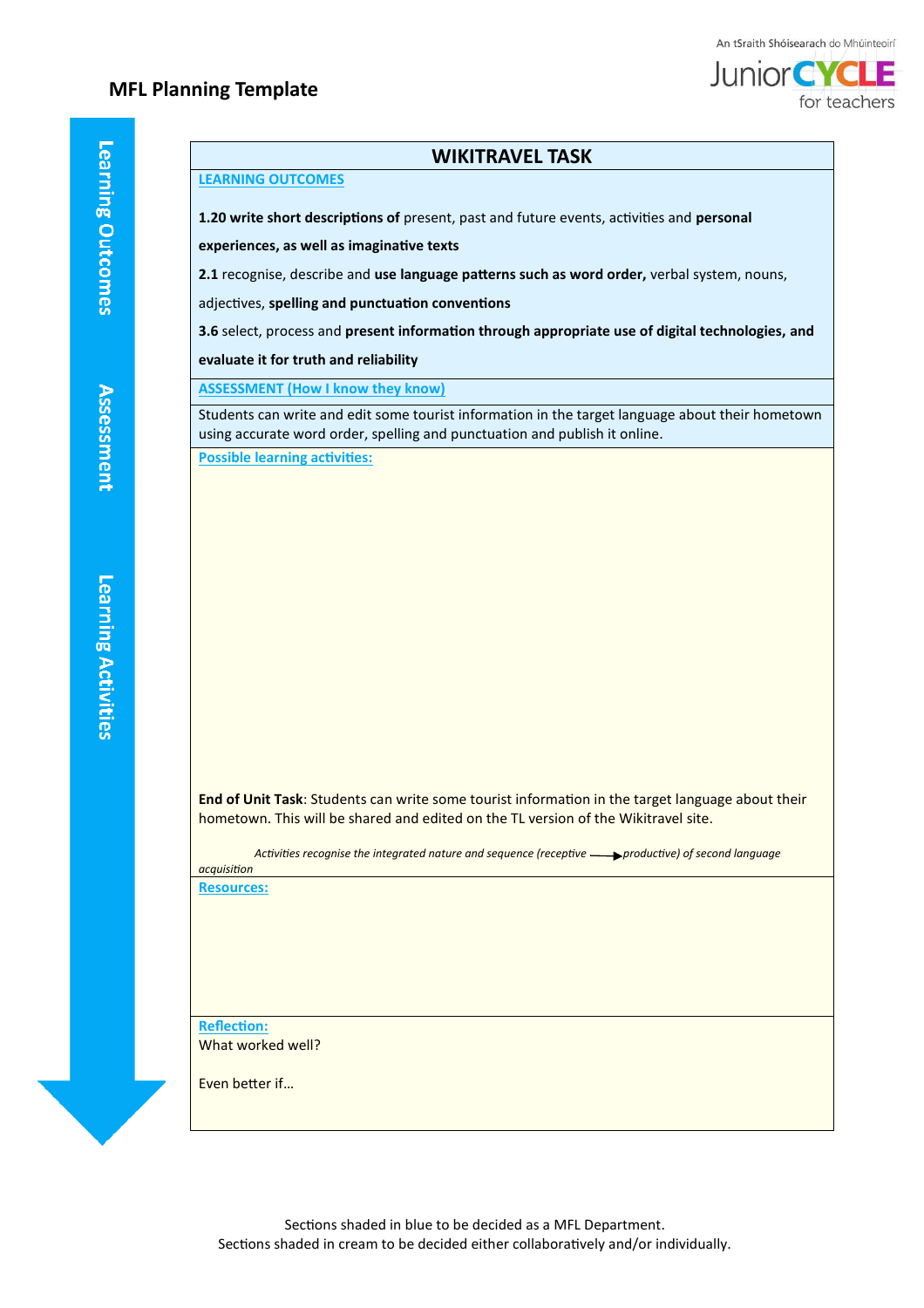for teachers

### **POETRY TASK**

#### **LEARNING OUTCOMES**

**1.8 source and use authentic texts to explore topics of relevance through a range of media**

**1.22 produce** and edit **texts and interact with others in writing using appropriate digital technologies**

**2.2 apply all language learning to creative activities such as producing simple poems**, posters,

presentations, games and drama

**3.3 reflect on what they have learned about the country/countries associated with the target language**

**ASSESSMENT (How I know they know)**

Students source a target language poem. Then they create their own poem and upload it to the website to be read and commented upon by other users.

**Possible learning activities:**

**End of Unit Task:** Students can source a poem on a target language website and react to it (likes/dislikes) using technology in an ethical way. Then they can create their own poem and publish it online for other to rate/comment on it.

*Activities recognise the integrated nature and sequence (receptive -> productive) of second language acquisition*

**Resources:**

**Reflection:** What worked well?

Even better if…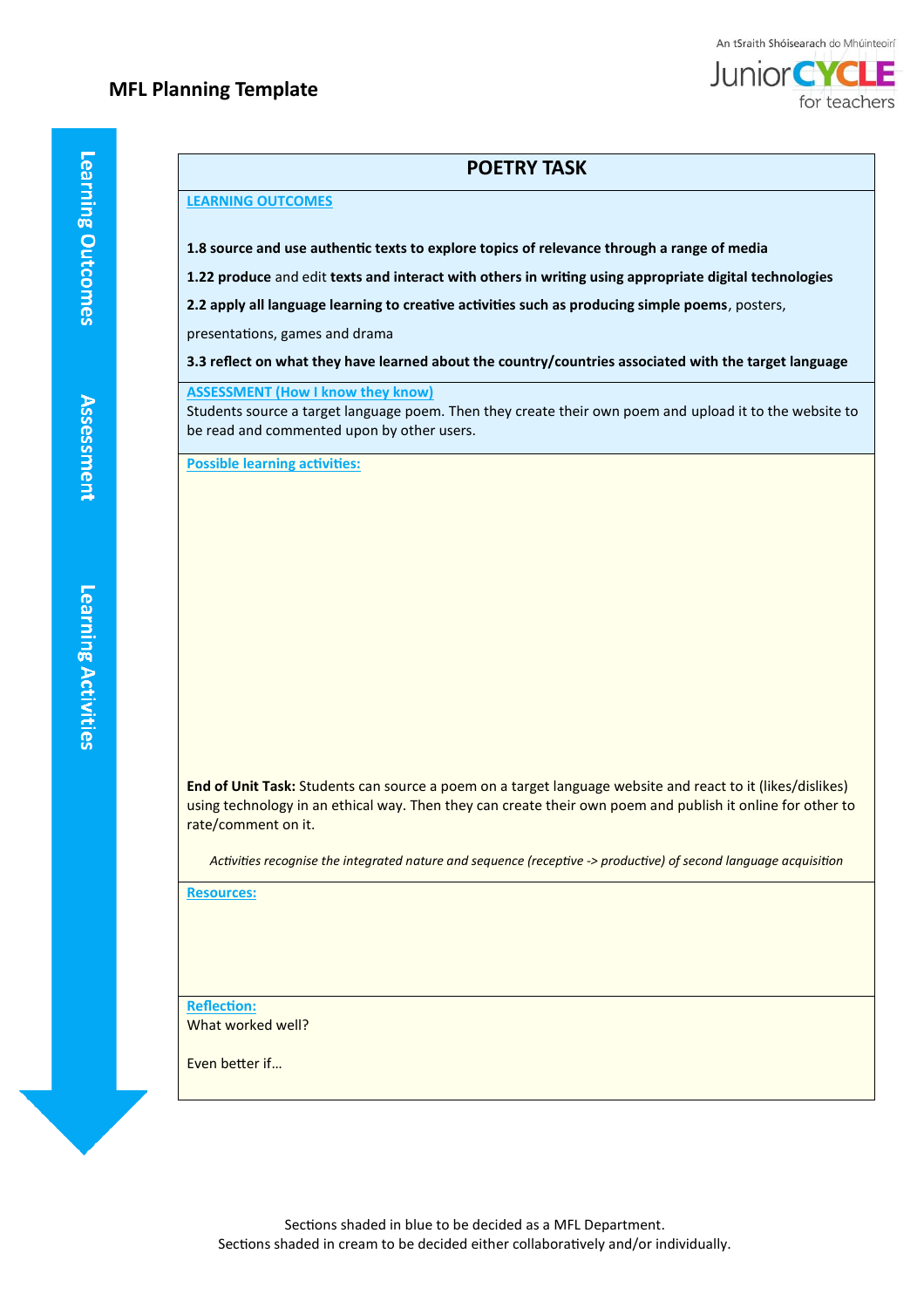### **MFL Planning Template**



### **ADVERTISEMENT TASK**

#### **LEARNING OUTCOMES**

**1.4 source**, **select and share audio stimuli such as** songs, conversations, **advertisements through appropriate** 

**digital technologies**

**2.2 apply all language learning to creative activities such as producing** simple poems, posters, presentations,

**games** and drama

**3.3 reflect on what they have learned about the country/countries associated with the target language**

**ASSESSMENT (How I know they know)**

Students source and select an advertisement in the target language Students create an online quiz in the target language about the advertisement they have selected

**Possible learning activities:**

**End of Unit Task:** Students work in groups to create an online quiz on advertisements in the TL country for their peers.

*Activities recognise the integrated nature and sequence (receptive -> productive) of second language acquisition* **Resources:**

**Reflection:** What worked well?

Even better if…

Sections shaded in blue to be decided as a MFL Department. Sections shaded in cream to be decided either collaboratively and/or individually.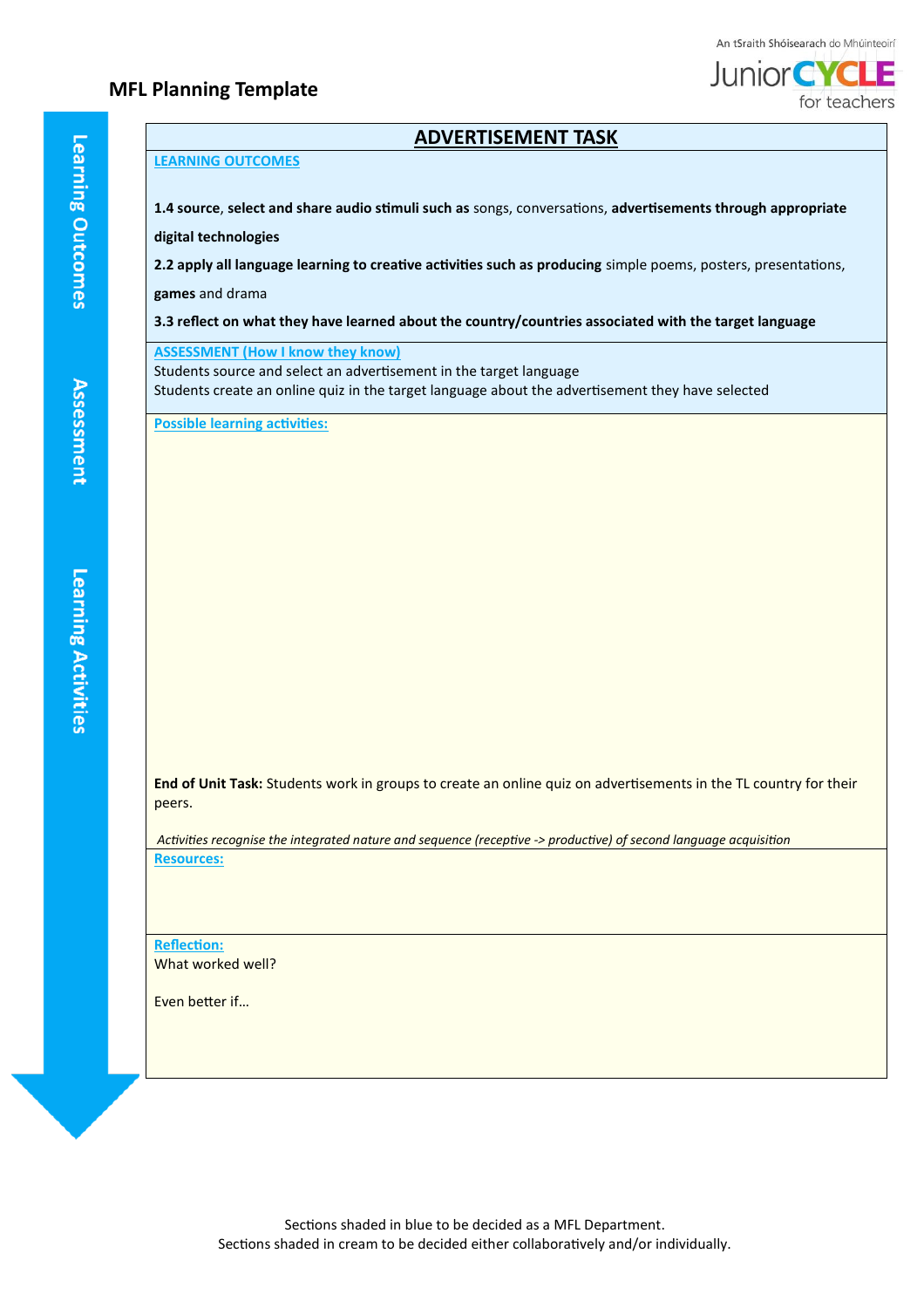



**QR Codes for Digital Tools Workshop**

ECML Webtools Inventory:



**Poetry Task**

French Website links:







Spanish Website links:



German Website links: